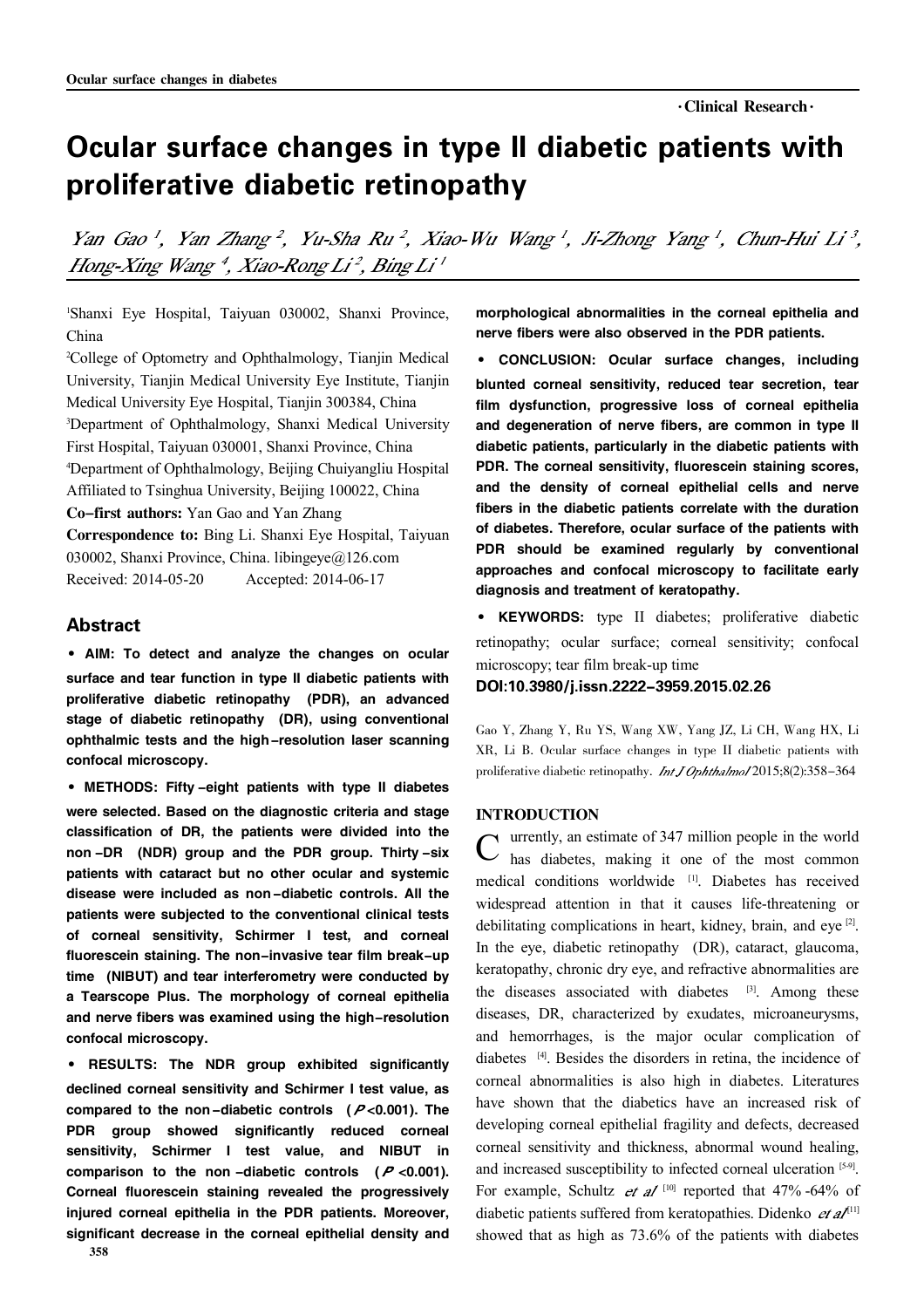had corneal complications, including punctate keratopathy, pannus, endothelial dystrophy, and corneal ulcer.

The prevalence and interventions of DR have been studied extensively  $[12-15]$ . However, the ocular surface disorders in the diabetic patients with DR have been rarely studied, and the correlation between the severity of these disorders and that of DR remains unknown, despite that the incidence of the ocular surface disorders is as high as retinal disorders in the patients with DR  $[16,17]$ . Therefore, this study aims to examine the functional and pathological changes on ocular surface in the diabetic patients with proliferative DR (PDR), an advanced stage of DR and the diabetic patients without DR. The corneal sensitivity, tear secretion, tear film function, corneal epithelia and nerve fibers were examined by conventional and considered as sensitive approaches. The results of this study demonstrated the incidence and severity of ocular surface disorders in the diabetics with PDR, indicating the importance of early diagnosis and treatment of keratopathy in these patients.

#### SUBJECTS AND METHODS

Subjects Fifty-eight patients (74 eyes) were diagnosed with non-insulin-dependent diabetes mellitus [(NIDDM) 27 men and 31 women] according to the diagnostic criteria for NIDDM approved by World Health Organization [18]. The mean age of the diabetic patients was  $50\pm8y$  (ranging from 32 to 62y) with the duration of diabetes ranging from 5 to  $15y$  (mean  $9\pm 3y$ ). In addition, 36 cataract patients (21 males and 15 females) between the age of 34 and 61y (mean  $52\pm$ 8y) without any other ocular and systemic disease were recruited as control subjects. The cataract patients were enrolled for the control subjects because of their abundance and availability in our hospital. Although the changes in corneal optical properties, such as astigmatism and high order aberrations, have been reported in the pre-operative cataract patients, the changes in the parameters to be measured in this study have rarely been reported in such patients [19,20]. All procedures of this study were approved by the ethical committee in Shanxi Eye Hospital and in accordance with the tenets of the Declaration of Helsinki. Informed consent was obtained from all the participants.

There was no significant difference in age  $(F=0.358, P=0.701)$ or gender  $(\chi^2 = 0.217, P = 0.897)$  between the diabetic and control groups. Based on the results of binocular indirect ophthalmoscope, fundus fluorescein angiography, as well as the classification criteria of DR, the diabetics were divided into two groups. The patients without detectable fundus changes were included as non-DR (NDR) group, and those with PDR changes in fundus were included as PDR group. The NDR group was composed of 28 patients (34 eyes), 13 of whom were male (16 eyes) and 15 female (18 eyes), aging from 32 to 59y (mean  $49\pm8$  y). The PDR group contained 30 patients (40 eyes), including 14 males (18 eyes) and 16

females (22 eyes), the age of the PDR patients ranged from 34 to  $62y$  (mean  $50±9y$ ).

The diabetic patients and the controls were recruited from December 2011 to May 2013 in our hospital. The HbA1C of all the diabetic patients was maintained between 6% and 7% by either medicinal treatment or dietary control and exercise. None of the patients had a history of ophthalmic trauma or operation, and none wore contact lenses. The corneas appeared transparent by slip-lamp examination, and the intraocular pressure was normal for all the patients.

Corneal Sensitivity Test Corneal sensitivity was examined using a Cochet-Bonnet esthesiometer (Luneau SA, France). The patient sat and faced forward. A fully extended nylon filament (length: 60 mm; diameter: 0.12 mm) was used for the examination. The tip of the nylon filament was applied perpendicularly to the surface of central cornea and progressed steadily. The length of the filament was decreased 5 mm every time till the patient reported the sensation of foreign body on the cornea. The length of the nylon filament was then recorded. The tests of all the patients were repeated three times by the same experienced doctor who had been masked for patient grouping. The test results were confirmed by another doctor.

**Schirmer I Test** A piece of filter paper  $(5 \times 35 - mm^2)$  was folded in one end. The folded end was placed into the accus conjunctivae at 1/3 mid-exterior of the lower eyelid without topical anesthesia. The patient was asked to close the eye gently. The filter paper was withdrawn 5min later, and the length of the wetted crease was measured.

Corneal Fluorescein Staining The staining strip coated with fluorescein was placed in the conjunctiva sac of the patient's lower eye lid. The patient was asked to close eyes for 5s and blink several times. Cornea staining was then examined using a slit lamp under the cobalt blue light and scored 0-3 according to the area and intensity of the staining. 0: no staining; 1: sporadic punctuated staining; 2: dense punctuated staining; and 3: intense patchy staining.

Non -invasive Tear Film Break -up Time The non-invasive tear film break-up time (NIBUT) was measured by a Tearscope Plus (Keeler, UK) as previously described<sup>[21]</sup>. Briefly, the image of the patient's cornea was monitored by the doctor from the monitoring hole in the mirror at 1 to 2 cm in front of the patient's eye. The NIBUT was calculated from the time when patient started gazing ahead after several blinks to when the cornea angular image appeared distorted.

Tear Interferometry Test The tear interferometry test was conducted using a DR-II Tearscope Plus (Kowa, Japan). Under illumination of a white light beam, the interference patterns of the tear film lipid layer were analyzed and graded from I to V according to the Yokoi standards of grading $[22]$ . Grade I or grade II was considered normal, whereas grade III or above abnormal.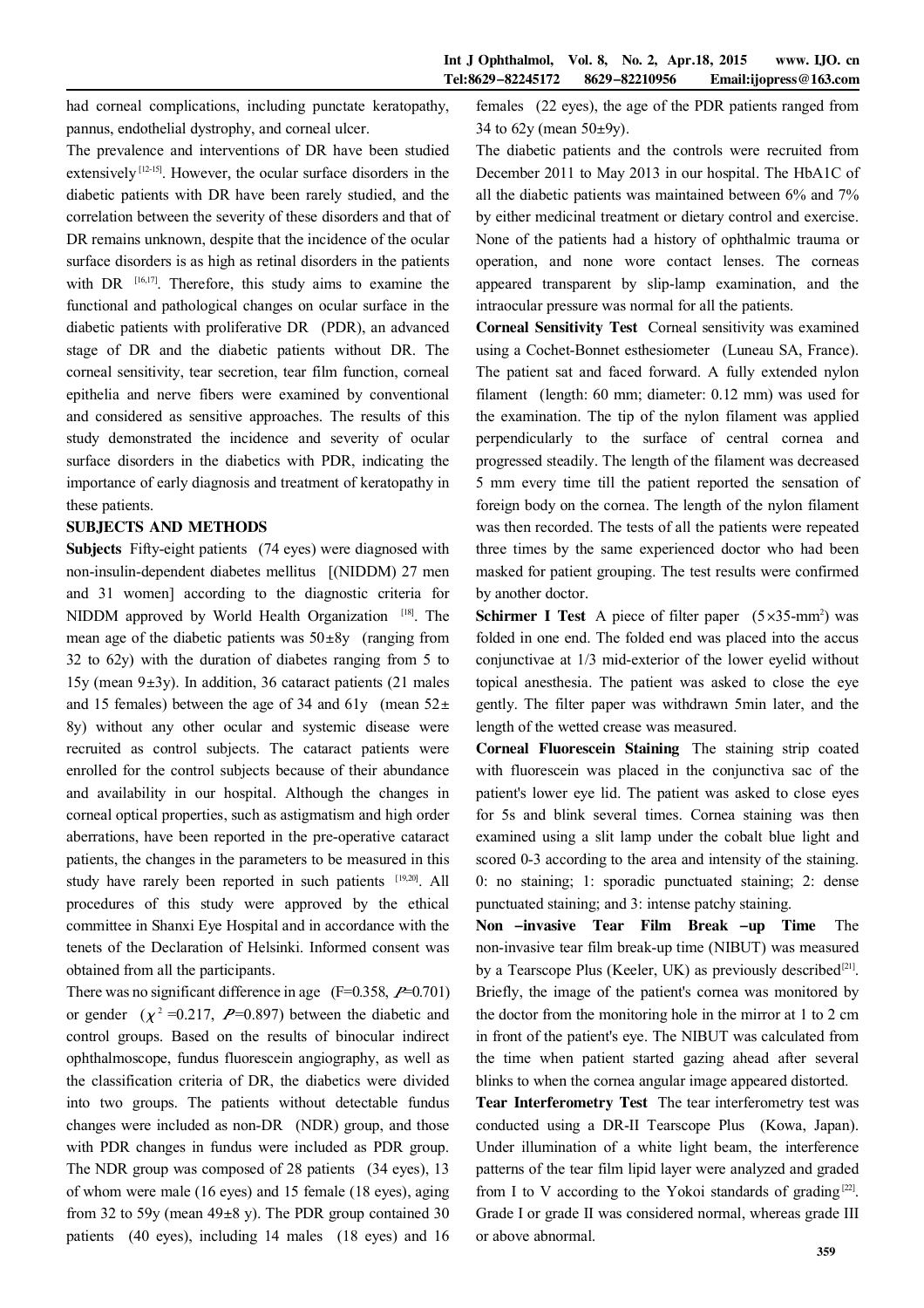Corneal Confocal Microscopy The corneal endothelia and nerve fibers were examined by a laser scanning confocal microscope (Heidelberg Retina Tomography II, HRT II, Germany) equipped with a Rostock Corneal Module. Briefly, the patient's head was positioned anteroposterior, with the mandible resting on the check bracket and the forehead in contact with the headband bracket. The objective lens covered with a disposable sterile contact cap for cornea was positioned at 5-10 mm in front of the patient's cornea. The laser beam was adjusted to focus on the center of the cornea. The objective lens was then moved forward till the contact cap slightly touched the cornea. The images of cornea epithelia and nerve fibers with different depths and angles were captured and archived.

Statistical Analysis Data were expressed as mean±SD. The differences of cornea sensitivity, Schirmer I test, NIBUT, and corneal nerve axonal density between the study groups were analyzed by one-way ANOVA followed by Tukey  $t$ -test. The correlations between the examined parameters and the diabetic duration were examined by Spearman's rank correlation analysis. The differences in the percentage of the patients graded more than III in tear interferometry test, and in the percentage of the patients positive for cornea fluorescein staining were analyzed by Chi-square test. The differences in gender composition and cornea fluorescein staining score were analyzed by rank sum test. All the statistical analyses were performed using the software SPSS13.0 (SPSS Inc., San Diego, CA, USA). A  $P < 0.05$  was considered statistically significant.

## **RESULTS**

Corneal Sensitivity Test Corneal sensitivity was decreased in both diabetic groups (NDR:  $44\pm 9$  mm, PDR:  $34\pm 18$  mm) as compared to that in the control group  $(53±7$  mm), and there was statistical significance between either diabetic group and the control group (Figure 1, both  $P \le 0.001$ , NDR  $\overline{v}$  control, PDR  $\overline{v}$  control). Moreover, the corneal sensitivity measured in the PDR group was also significantly lower than the NDR counterpart (Figure 1,  $P \le 0.001$ , NDR  $\sqrt{v}$  PDR), suggesting that corneal sensitivity was more severely affected in the patients with the advanced stage of DR. A negative correlation was found between corneal sensitivity and the diabetic duration by Spearman's rank correlation analysis(Spearman's correlation coefficient= -0.657,  $P = 0.02$ ). These findings suggest the reduced corneal sensitivity along with the course of diabetes.

Schirmer I Test The volume of tear secretion was examined by the conventional Schirmer I test. The average value of Schirmer I test in the control group was  $20 \pm 5$  mm, whereas the value was reduced to  $12 \pm 6$  mm in the NDR group, and even to  $9±6$  mm in the PDR group (Figure 2). Highly significant difference was found among the groups  $(F=19.2, P<0.001)$  and also between the NDR or PDR and



Figure 1 Corneal sensitivity was measured by a Cochet -Bonnet esthesiometer Corneal sensitivity was significantly reduced in both NDR and PDR group in comparison to the non-diabetic controls; corneal sensitivity in the PDR group was also significantly lower than that in the NDR group.  $\frac{b}{\epsilon}$  0.001.



Figure 2 Basic tear secretion was measured by Schirmer I test Basic tear secretion in the NDR and PDR group was both significantly lower than that in the non-diabetic controls. The tear section in the PDR group was also significantly diminished as compared to that in the NDR group.  ${}^{d}P$  < 0.001.

the control group (Figure 2, both  $P \le 0.001$ , NDR *vs* control, PDR  $\kappa$  control). The percentage of the patients with Schrimer I test value less than 5 mm was 8.82% (3/34 eyes) in the NDR group, 15% (6/40 eyes) in the PDR group, and only 2.78% (1/36 eyes) in the control group. However, Spearman's rank correlation analysis showed that the Schrimer I test value did not correlate with the duration of diabetes (Spearman's correlation coefficient=-0.164,  $P=0.122$ ). These results suggest that significant reduction in tear secretion might occur even before pathologies of DR were detected in fundus, and this tear deficiency might be exacerbated when DR progressed into an advanced stage, although it did not correlate with the duration of diabetes.

Corneal Epithelial Fluorescein Staining The corneal epithelial condition was examined by the conventional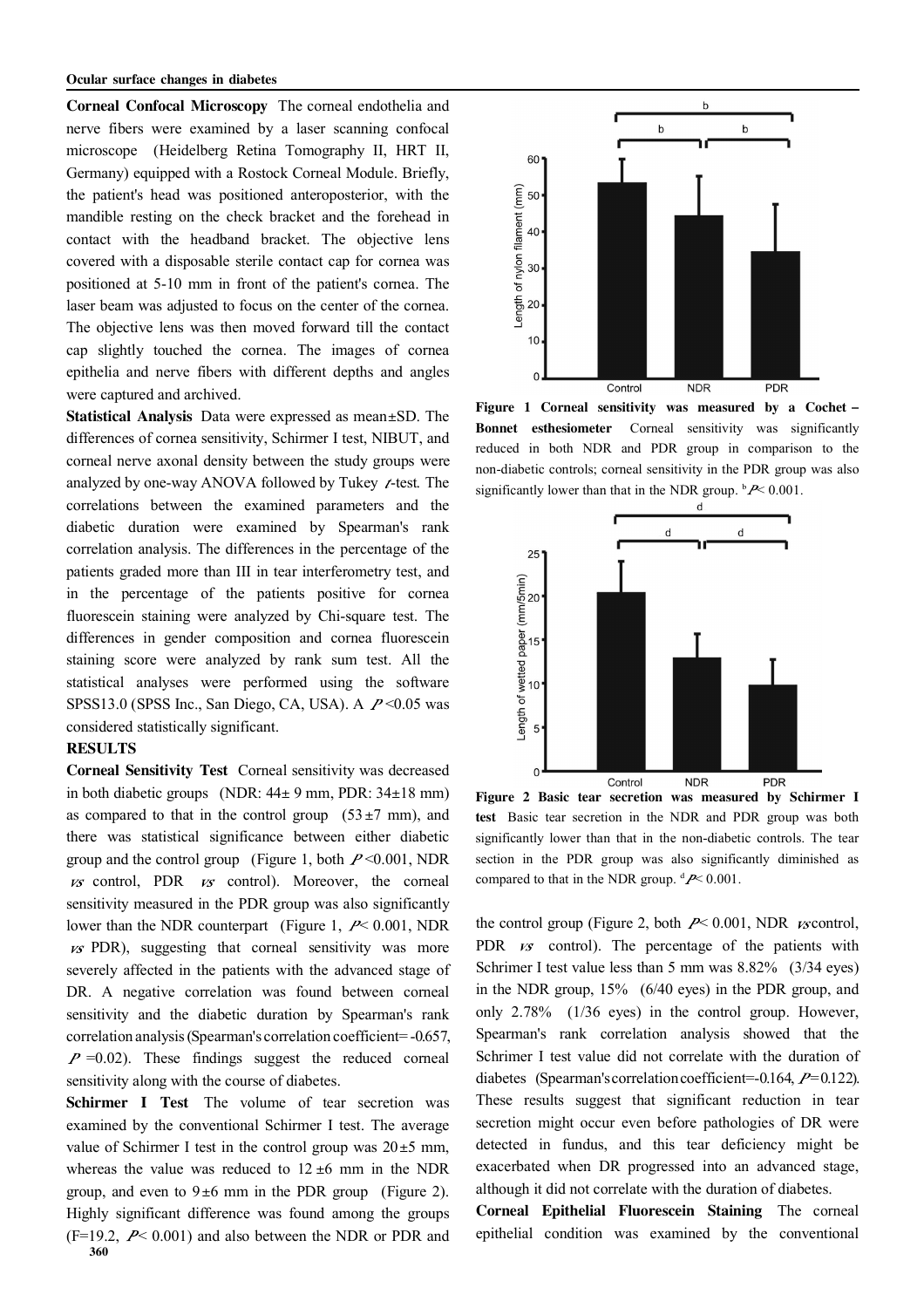Int J Ophthalmol, Vol. 8, No. 2, Apr.18, 2015 www. IJO. cn Tel:8629-82245172 8629-82210956 Email:ijopress@163.com

| Table 1 Percentage of the patients positive for corneal fluorescein staining or graded higher than III in tear interferometry test |                                                                        |                                                                          |
|------------------------------------------------------------------------------------------------------------------------------------|------------------------------------------------------------------------|--------------------------------------------------------------------------|
| Group                                                                                                                              | Percentage of the patients positive for cornea fluorescein<br>staining | Percentage of the patients graded $>$ III in tear<br>interferometry test |
| <b>NDR</b>                                                                                                                         | 52.9% (18/34 eyes)                                                     | 29.4% (10/34 eyes)                                                       |
| <b>PDR</b>                                                                                                                         | $85\%$ (34/40 eyes)                                                    | $52.5\%$ (21/40 eyes)                                                    |
| Control                                                                                                                            | 38.9% (14/36 eyes)                                                     | $16.7\%$ (6/36 eyes)                                                     |
| $X^2$                                                                                                                              | 10.73                                                                  | 11.29                                                                    |
| D                                                                                                                                  | < 0.005                                                                | < 0.004                                                                  |

fluorescein staining. Positive staining was detected in 52.9%  $(18/34 \text{ eyes})$  of the NDR group,  $85\%$   $(34/40 \text{ eyes})$  of the PDR group, and 38.9% (14/36 eyes) of the control group (Table 1). The corneal staining score in the PDR group was significantly higher than that in the control group ( $P < 0.001$ , PDR *vs* control) and the NDR group ( $P < 0.05$ , PDR *vs* NDR; Table 1), and the staining score in all the diabetic patients was positively correlated with the disease duration (Spearman's correlation coefficient =  $0.46$ ,  $P < 0.05$ ). These results suggest that the damage to the intactness of corneal epithelia may start in diabetic patients without retinopathy, and the damage becomes more severe as diabetes progresses. Non-invasive Tear Film Break-up Time The tear film stability was examined by NIBUT. The average NIBUT in the PDR group was  $8 \pm 3s$ , being only 53.3% and 57.1% of that in the control and the NDR group (both  $P \le 0.001$ , PDR  $\kappa s$  control, PDR  $\kappa s$  NDR), respectively (Figure 3). The

controls (Figure 3,  $P > 0.05$ , NDR *vs* control). The correlation was not found between the NIBUT and the duration of diabetes (Spearman's correlation coefficient =  $-0.163$ ,  $P =$ 0.142). These results suggest that tear film stability has not been affected in the type II diabetic patients without DR, but is profoundly compromised in the patients with PDR.

NIBUT measured in the NDR group was similar to that in the

Tear Interferometry Test This test is designed to analyze the lipid layer of the tear film, and has been widely used for the diagnosis of dry eye. The percentage of patients whose tear film was graded more than III was 29.4% (10/34 eyes) in the NDR group, 52.5% (21/40 eyes) in the PDR group, and 16.7% (6/36 eyes) in the control group (Table 1). The Chi-square analysis revealed a significant difference among the groups ( $\chi$ <sup>2</sup>=38.46, P < 0.001), and the percentages of the patients graded higher than III in the NDR and PDR group were both significantly greater than that in the control group (Table 1,  $P < 0.05$ , NDR *vs* control;  $P < 0.001$ , PDR *vs* control). These results indicate that the quality of tear film lipid layer was significantly compromised in patients with diabetes, and dry eye may be more prevalent in the diabetics than the non-diabetic population.

Corneal Confocal Microscopy Corneal confocal microscopy revealed that the thickness of the epithelial layer averaged at  $17±5 \mu m$  in all the participants. Corneal epithelia of the control patients exhibited regular cell shape with a



Figure 3 NIBUT was measured by a Tearscope Plus The NIBUT in the PDR group was significantly shorter than that in the NDR group and the control group. The NIBUT in the NDR group was not significantly different from that in the controls.  $f \sim 0.001$ .

density of  $4670 \pm 522$  cells/mm<sup>2</sup> (Figures 4A, 4D). A few swelled cells with irregular shape were observed in the epithelia of the NDR group (Figure 4B), and the density of the epithelial cells in this group  $(4612 \pm 601 \text{ cells/mm}^2)$  was comparable to that in the controls (Figure 4D). In contrast, many exfoliated and edematous epithelial cells were observed in the cornea of the PDR patients (Figure 4C), and the cell density  $(4121 \pm 474 \text{ cells/mm}^2)$  was significantly lower than both the NDR group (Figure 4D,  $P < 0.05$ , PDR  $\nu s$ ) NDR) and the controls (Figure 4D,  $P < 0.05$ , PDR  $\nu s$ controls). Moreover, the cell density of the corneal epithelia in diabetic patients was negatively correlated with the duration of diabetes (Spearman's correlation coefficient = -0.311,  $P<0.05$ ), indicating a progressive loss of epithelia over the course of the disease.

Corneal confocal microscopy also showed that corneal nerve fibers in the PDR patients had slim axons. These axons branched less and were more torturous than those in the non-diabetic controls and NDR group (Figure 5A, 5B, 5C). The axonal density of the nerve fibers in the PDR group  $(802 \pm 264 \mu m/\text{field})$  reduced 33.8% as compared to that in the controls (1212 $\pm$ 223  $\mu$ m/field, P<0.001, PDR *vs* control), but was not significantly different from that in the NDR group (1118 $\pm$ 234  $\mu$ m/field, P=0.283, PDR  $\kappa$ s NDR) (Figure 5D). The density of nerve fibers in the diabetic patients was negatively correlated with the duration of the disease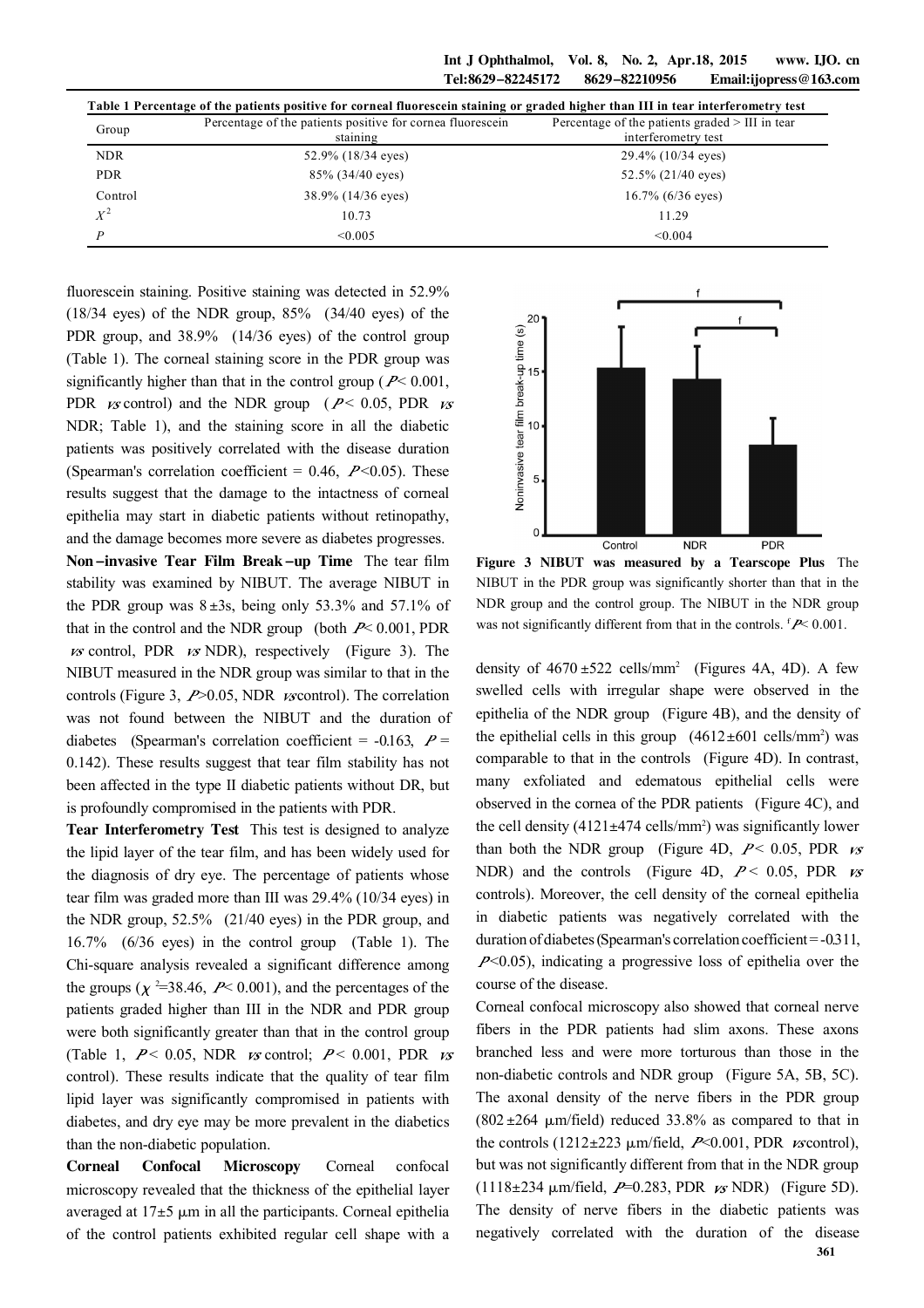

Figure 4 Corneal epithelial cells were examined by a high-resolution confocal microscope A: Corneal epithelia from the controls were in a regular shape and with a discerned contour; B: The irregular and swelled corneal epithelia were observed sporadically in the NDR group; C: Corneal epithelial exfoliation and edema were seen more frequently, and the epithelial cell edges were irregular and blurred in the patients with PDR; D: Scale bar =  $25 \mu m$ . Density of corneal epithelial cells was measured by a HRT-II confocal microscope. The epithelial cell density in the PDR group was significantly lower than the controls and the NDR group.  $h \rightarrow \infty 0.001$ .



Figure 5 Corneal nerve fibers were examined by confocal microscopy A: In the control group, nerve fibers were straight and thick. The axonal fibers branched at acute angles; B: In the NDR group, nerve fibers were more tortuous and branched less than those in the control group; C: The nerve fibers in the PDR patients were sparse, thin and discontinued. The fibers had even fewer branches and exhibited more tortuous axonal trajectories than the NDR group. Scale bar = 25  $\mu$ m; D: The density of corneal nerve fibers was examined by a HRT-II confocal microscope. The nerve fiber density in the PDR patients was significantly decreased as compared to that in the NDR and the control group.  $\dot{P}$  < 0.001.

(Spearman's correlation coefficient=-0.473,  $P = 0.010$ ). These confocal microscopic observations reflect the progressive diabetic neuropathy on the cornea, which might be the neuroanatomical basis of the blunted corneal sensitivity in the diabetic patients with PDR (Figure 1).

## DISCUSSION

Although DR is one of the major diabetic complications and the leading cause of blindness in the working age population worldwide, the ocular surface disorders in the patients with DR have not acquired as much attention  $[23]$ . Therefore, the ocular surface changes were examined in the current study in the type II diabetic patients with PDR and those without DR. The conventional clinical tests, such as corneal sensitivity, Schirmer I test, and corneal fluorescein staining, the non-invasive approaches using the Tearscope Plus, and the considered more sensitive confocal microscopy were employed in the examinations. As a result, the ocular surface changes, including the deteriorated corneal sensitivity, reduced tear secretion, compromised corneal epithelial intactness and tear film quality, as well as the progressive loss of corneal epithelia and degenerated corneal nerve fibers, were found in these patients. These findings highlight the

importance of examining and treating ocular surface disorders in the diabetic patients, particularly the patients with PDR.

Tear film provides nutrition to the cornea and prevents the cornea from dryness and keratinization <sup>[24]</sup>. Abnormalities in tear amount or tear film function lead to ocular surface disorders, such as chronic dry eye and keratitis [25]. The Schrimer's test and tear film break-up time are conventional methods for measurement of tear quantity and tear film stability, respectively; whereas the DR-II Tearscope Plus device employed in this study objectively and non-invasively quantifies the amount of tear production and analyzes the tear film lipid layer  $[26,27]$ . To the best of our knowledge, this is the first dynamic observation of tear film in type II diabetic patients using this device. The results of our study showed that the stability of the tear film, as indicated by NIBUT, in the NDR patients was not significantly different from the non-diabetic controls (Figure 2), however, the tear film function detected by interferometry test in this group was significantly compromised (Table 1). These results are consistent with those from the previous studies using conventional Schirmer I test and tear film break-up time in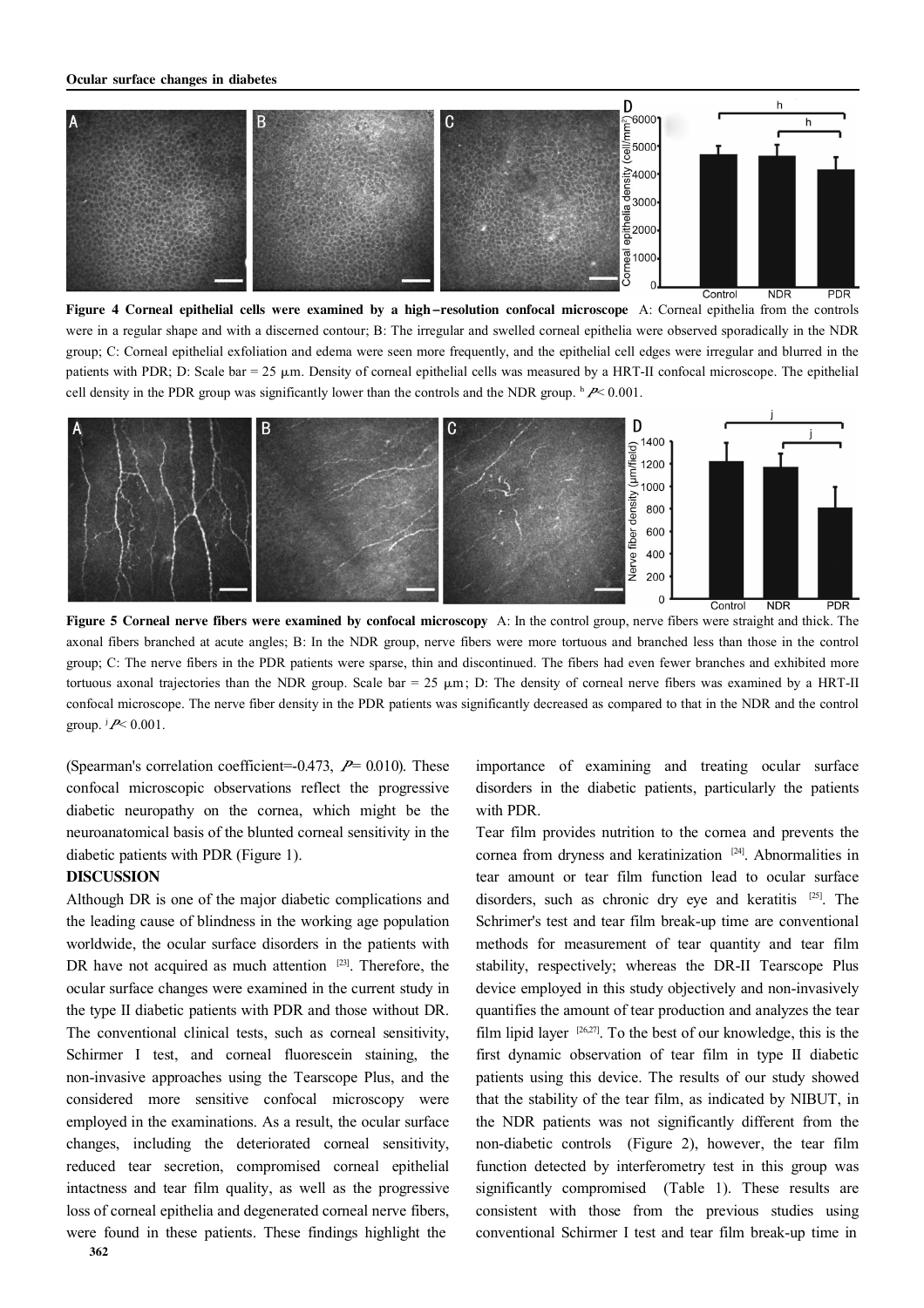diabetic patients [6,28,29]. More importantly, the results measured by the DR-II Tearscope Plus could be abnormal even if the conventional Schirmer I test value was normal. This is probably due to an increased tear reflectivity  $[30]$  and suggests that the DR-II Tearscope Plus could be more sensitive and objective than the Schirmer I test, supporting the further clinical usage of this device.

Due to the instability and malfunction of tear film, diabetic patients are susceptible to dry eye. It has been demonstrated that the incidence of dry eye is 70% in type II and 57% in type I diabetic population<sup>[31]</sup>. Indeed, the results of our corneal interferometry test showed that dry eye syndrome was more prevalent in diabetic patients than in the controls (Table 1), which is consistent with the previous report that there is an association between dry eye syndrome and duration of type II diabetes <sup>[32]</sup>. The mechanisms underlying higher incidence of dry eye in diabetic patients remain to be investigated. Grus et  $a^{133}$  have speculated that the diminished stimulating signals from ocular surface to lachrymal gland caused by the blunted corneal sensitivity and the weakened lachrymal gland regulation may account for the higher incidence of dry eye in the diabetics. In addition, the impaired main lachrymal gland secretion together with the decreased mucin production in diabetic patients may also provide an explanation [34] .

The quality of tear lipid layer and the stability of tear film are correlated with the index of superficial punctate keratopathy<sup>[35]</sup>. Therefore, the decreased production of tears and the impaired tear film function in diabetic patients render them susceptible to corneal epithelial exfoliation and edema during cataract and fundus surgery. Moreover, these patients are also afflicted by persistent defects and slow regeneration of corneal epithelia, as well as bullous keratopathy [6,9]. In fact, although the corneas of the PDR patients in the current study appeared transparent and undamaged under a slit lamp, irregular shape and edema of the corneal epithelial cells were revealed under a high-resolution confocal microscope (Figure  $4A$ ). These results are consistent with previous findings<sup>[36]</sup>. However, this study identified a significant reduction in the corneal epithelial density by confocal microscopy in the PDR patients, the phenomenon that was not observed before (Figure 4B)  $^{[36,37]}$ . This is probably due to the strict criteria used for subject inclusion in this study. Moreover, the corneal confocal microscopy used in this study examines and compares corneas at the same precise location, which could unveil the site-specific differences between groups that might be missed in the previous studies [36,37].

Peripheral neuropathy is a common diabetic complication<sup>[38]</sup>. Corneal sensory fibers are derived from the ophthalmic branch of trigeminal nerve with the input from autonomic nerve, therefore, they may be affected by diabetic neuropathy<sup>[39]</sup>. Indeed, the corneal nerve fibers with reduced density, scattered distribution and tortuous axonal trajectory were

observed in the PDR patients by confocal microscopy (Figure 5). These results are consistent with the previous reports from basic and clinical research. For example, Li  $et \, al$ <sup>[40]</sup> observed sparse nerve plexuses, thin axon fibers, irregular fibril distribution and degeneration of mitochondria in alloxan-induced diabetic rabbits. Moreover, Chang  $et \, al^{[41]}$ showed that the patients with type II diabetes exhibited significantly reduced corneal nerve fiber and nerve branch density, as well as elevated nerve tortuosity coefficient as compared to the healthy control subjects. Furthermore, taken together with the results of corneal sensitivity measured in this study (Figure 1), the progressive damage in the corneal nerve fibers caused by diabetic neuropathy may, at least in part, account for the reduced corneal sensitivity that correlates with the severity of DR and the duration of diabetes (Figures 1 and 5). On the other hand, corneal confocal microscopy is considered as a sensitive approach that detects morphological changes in corneal nerve fibers before a significant reduction in corneal sensitivity occurs, hence, it allows for earlier detection of subtle diabetic neuropathy in the cornea than conventional test of corneal sensitivity.

In general, ocular surface changes are associated with the type II diabetic patients with PDR that manifest as reduced tear production, compromised tear film quality, progressive loss and damage of corneal epithelia, and degeneration of corneal nerve fibers. Correlation analyses further suggest that corneal changes are correlated with the duration and severity of diabetes. Therefore, clinical examinations of diabetic patients should include the tests performed in this study, particularly the cornea sensitivity and tear film function tests in the patients with a long history of diabetes and PDR. Confocal microscopy provides a non-invasive and precise examination of corneal epithelia and nerve fibers, and facilitates early diagnosis of diabetic keratopathy and neuropathy, thus may be used in the ocular surface examination of the diabetic patients with PDR.

#### ACKNOWLEDGEMENTS

Foundations: Supported by Shanxi China Scientific and Technological Project (No. 2007031096-1); Ph.D. Program Foundation of Ministry of Education of China (No. 20111202110008).

Conflicts of Interest: Gao Y, None; Zhang Y, None; Ru YS, None; Wang XW, None; Yang JZ, None; Li CH, None; Wang HX, None; Li XR, None; Li B, None. **REFERENCES** 

1 Danaei G, Finucane MM, Lu Y, Singh GM, Cowan MJ, Paciorek CJ, Lin JK, Farzadfar F, Khang YH, Stevens GA, Rao M, Ali MK, Riley LM, Robinson CA, Ezzati M; Global Burden of Metabolic Risk Factors of Chronic Diseases Collaborating Group (Blood Glucose). National, regional, and global trends in fasting plasma glucose and diabetes prevalence since 1980: systematic analysis of health examination surveys and epidemiological studies with 370 country-years and 2.7 million